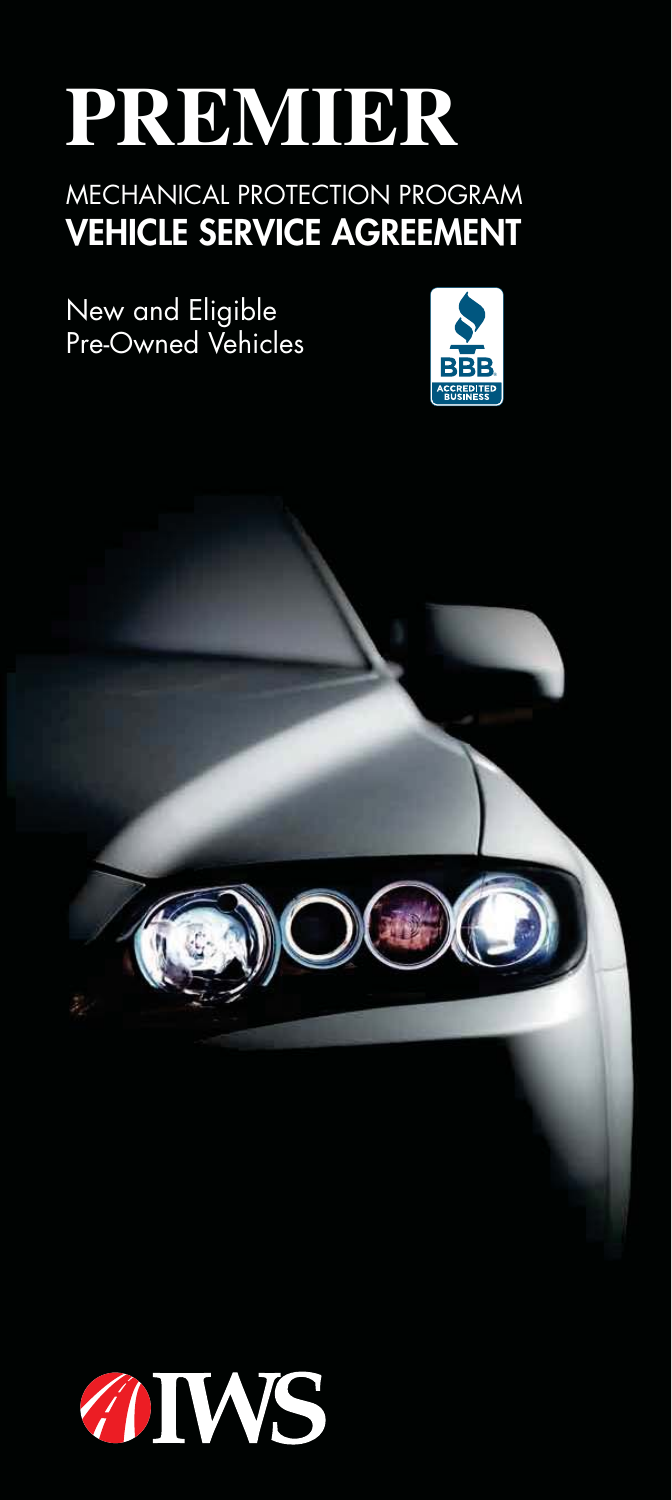

### **FEATURES**

- Optional deductible
- Towing \$100 (max per claim)
- Car rental
	- Platinum and Gold (up to 10 days) \$500
	- Bronze and Powertrain (up to 5 days) \$250
- Nationwide protection
- Convenient access to services via toll-free number
- Travel Expenses \$100 per day up to \$300 trip interruption - Only available in Platinum, Gold and Bronze
- Increased vehicle resale value
- Roadside Assistance \$80 per incident within 72 hour period

#### **ADD-ON FEATURES** (surcharge applies)\*\*

- Accidental Loss Refund optional coverage to protect against collision or acts of God only
- KeyGuard optional coverage for key fob/remote entry
- Light Commercial Use coverage for eligible business uses
- Snow Plow coverage for vehicles that have a snow plow attached
- Lift Kit/Tire Modification coverage for vehicles that have body/ suspension lifts or oversized tires

## **WHY PURCHASE EXTENDED COVERAGE?**

Your credit union may be willing to finance 100% of the cost at a low interest rate to help you afford this valuable protection. In addition, the coverage is transferable to the next owner. Pre-owned car buyers look more favorably upon a vehicle that comes with coverage. It represents a vehicle that has likely been well maintained by its owner. Should the buyer decline the option to purchase your coverage, you can cancel and apply for a pro-rata refund.

#### **CREDIT UNION MEMBERS CAN SAVE UP TO 50%!**

- The cost of this top of the line coverage may be included in your credit union auto loan for just pennies per day.
- Your car's resale value immediately increases with transferable coverage.
- 60 day money back guarantee\*.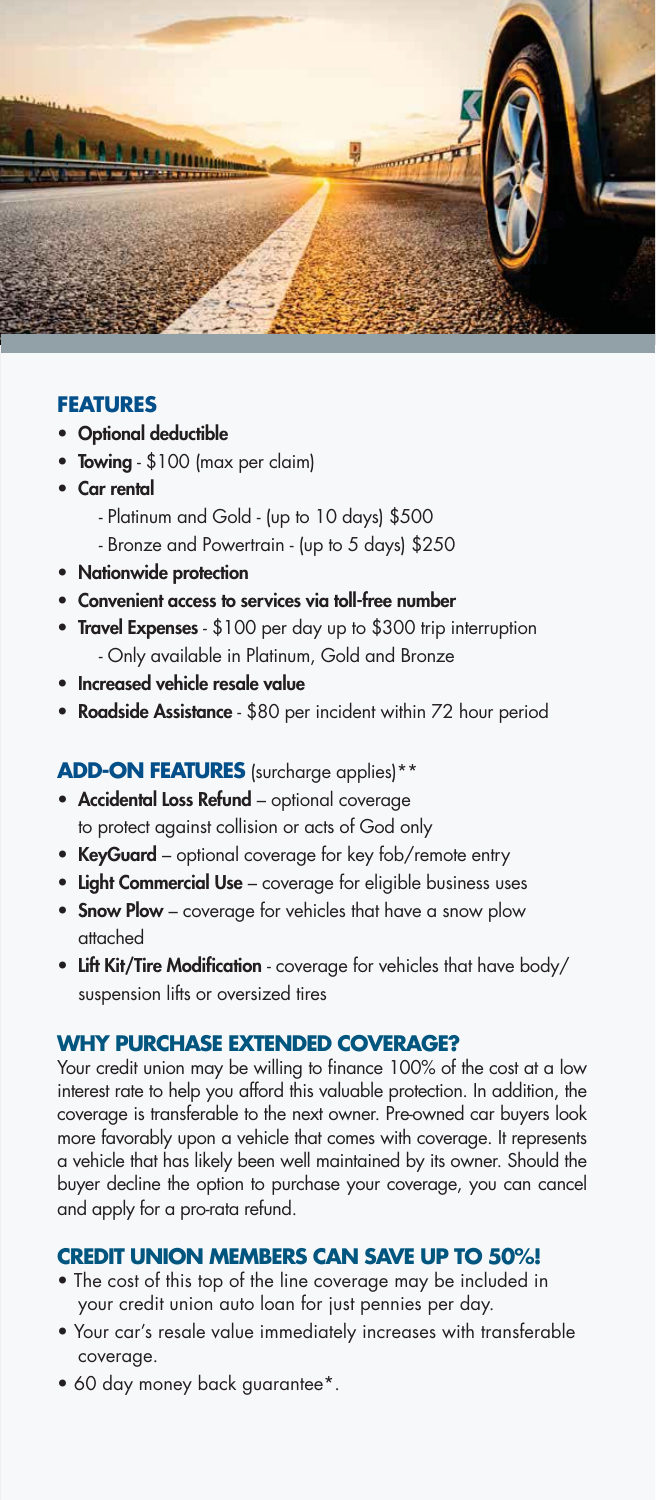# DO YOU KNOW THE **COST** OF VEHICLE REPAIRS?



**ALTERNATOR** \$560

**TRANSMISSION** \$3,650

**BRAKE MODULE** \$1,050

## **PREMIER PLATINUM** The most comprehensive protection for your vehicle.

## **REMEMBER, A FACTORY WARRANTY IS NOT ENOUGH!**

Most major repairs occur after the manufacturer's warranty expires. Borrowers are keeping their cars longer and repair costs keep rising.

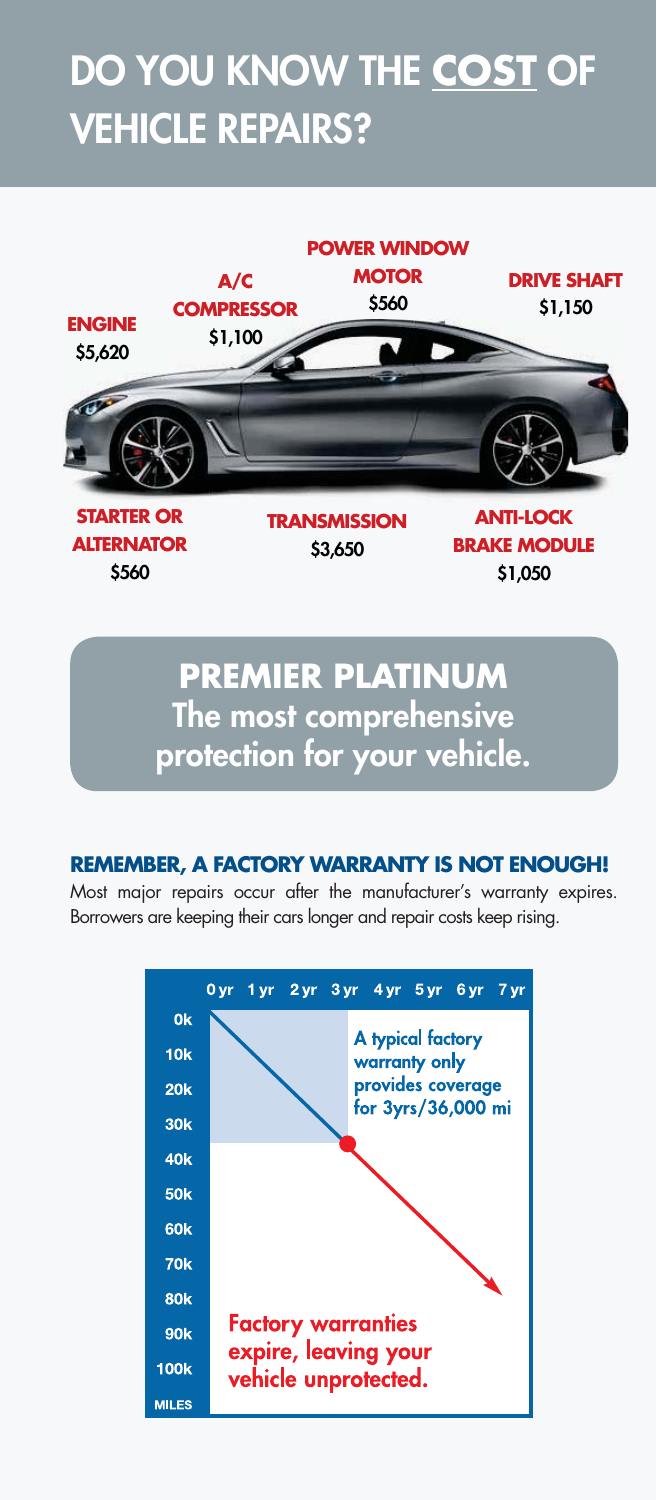ENGINE: Sending units • Sensors

TRANSMISSION (Automatic): The following external parts are also covered: Solenoids.

FUEL INJECTION: Fuel distributor • Fuel rail • Fuel pressure regulator • IAC motor.

COOLING SYSTEM: Heater control valve • Sensors • Thermostat housing

STEERING (Manual and Power): Couplings • Gear housing • Steering main and intermediate shafts • Power cylinder assembly • Power steering cooler • Control valve and cylinder • Pitman arm • Idler arm • Tie rod ends and drag link.

AIR CONDITIONING: Orifice tube • POA valve • Hi/low pressure cut-off switch.

BRAKES (Non-ABS): Combination valve • Steel lines and fitting • Backing plates.

ELECTRICAL: Manually operated mechanical switches • Ignition lock cylinder and switch • Cruise control switch • Rear wiper motor • Heater blower motor • Factory installed sunroof motor • Convertible top motor • Power antenna motor and mast • Wiper delays switch • Heated rear Window defroster and power mirrors • 4x4 engagement switch.

**ELECTRONICS:** Anti-detonation sensor • Crank sensor • Igniter • Electronic instrument cluster • Electronic driver information display and module • Temperature control programmer for heating and air conditioning system cruise control • Servo • Module and transducer • compass.

ANTI-LOCK BRAKES (ABS): The non-ABS covered components listed above plus the following: Control processor and solenoids • Sensors • Solenoid valve block/PMV valve.

FRONT SUSPENSION: Upper and lower control arms • Stabilizer shaft • Links and bushings • King pins and bushings • Strut bar and bushings • Torsion bars • Wheel bearings • Radius arm • Radius arm bushings and torsion bar bushings.

REAR SUSPENSION: Control arm and ball joint and torsion bars • Wheel bearings • Torsion bar bushings.

## **PREMIER GOLD** - Includes all Bronze and Powertrain Express components, plus the following:

FUEL PUMP (Mechanical or Electric): Housing . Diaphragms . Springs . Valves and actuating lever.

FUEL INJECTION: Fuel injector metering pump • Fuel injectors • Fuel tank • Fuel lines and throttle body.

AIR CONDITIONING: Compressor • Internal assembly including pistons • Rods • Valves • Bearings and shafts • Clutch • Coil and pulley • Condenser • Evaporator core.

STEERING (Manual and Power): Internal parts in rack and pinion • Internal parts in recirculating ball housing • Power steering pump • Pivot joint.

## **BETTER COVERAGE**

FRONT SUSPENSION: Control arm shafts and bushings . Upper and lower ball joints • Steering knuckles • Front wheel bearings • Spindles and spindle supports.

## **PREMIER BRONZE** - Includes all Powertrain Express components, plus the following:

TRANSMISSION (Automatic): The following external parts are also covered: Vacuum modulator • Mounts • Transmission controller.

COOLING SYSTEM: Heater core • Radiator • Water pump • Heater control valve • Cooling fan motors • Fan • Thermostat.

LIGHT COMMERCIAL USE: Eligibility is limited to the following: cars, trucks and vans used for route or realtor sales, ride share, inspections, maintenance, repair, landscaping, carrying tools to a job site and eligible vehicles owned by religious/ charitable organizations.

SNOW PLOW: The snow plow must be within the manufacturer's specifications for the Vehicle. Any snow plow that is attached to the Vehicle that voids the manufacturer's warranty will also void coverage provided under the Contract. The snow plow itself and all related assemblies that are in addition to factory installed parts are NOT COVERED under the Contract.

ACCIDENTAL LOSS REFUND: Refunds the full Contract purchase price of this Agreement, up to \$2,000.00 or actual value of Vehicle whichever is less, if said Vehicle is considered a Total Loss by an Automobile Insurance provider due to COLLISION OR ACTS OF GOD ONLY.

KeyGuard: In the event Contract holder's key is lost, stolen or destroyed IWS will pay for a replacement key in the amount of and not to exceed, \$500 per year for Tier 1 vehicles or \$900 per year for Tier 2 vehicles.

BRAKES (Non-ABS): Master cylinder • Power assist booster and valve • Wheel cylinders • Calipers • Steel lines and fitting • Vacuum assist pump • Springs • Clips and retainers • Self-adjusters • Rear activators • Parking brake linkage and cables.

LIFT KIT/TIRE MODIFICATION: Provides coverage for vehicles with lift kit or tire modifications. The lift kit/tire modifications and all related assemblies that are in addition to factory installed parts are NOT COVERED under the Contract. The maximum increase for a body/ suspension lift combined cannot exceed six (6) inches and the maximum tire height modification allowed is four (4) inches larger than the manufacturer's specifications. Any modification that voids the original manufacturer's warranty will also void coverage provided under the Contract. Mileage for the Vehicle will be calculated based on the size of any modified tires when a recalibration has not been performed.

ANTI-LOCK BRAKES (ABS): The non-ABS covered components listed above plus the following: Booster and pump • Master cylinder.

ELECTRICAL: Alternator • Generator • Voltage regulator • Front wiper motor (Including internal circuit board • Relay and delay switch) • Starter motor and solenoid • Starter drive and ring gear • Power window switches • Power seat switches • Turn signal switch • Head lamp switch • Brake light switch • Emergency warning flasher switch • Fuel gauge sending unit • Coil pack.

TRANSMISSION (Automatic): Transmission case and cooler • Internal parts including, but not limited to: Torque converter • Solenoids • Gears • Shafts • Bearings • Bushings • Bands • Clutch plates • Friction and steel drums • Oil pumps • Servo units • Valve body and plate • Governor • Rings • Valves • Flex plate and/or ring gear. Coverage does not include: Automatic clutch assembly.

ELECTRONICS: Computerized timing and mixture control unit • Electronic ignition module • Power door lock actuators • Power seat motors • Power window motors and regulators • Thermometer and electronic control module (ECM).

## **GOOD COVERAGE**

DRIVE AXLES: Internal parts including, but not limited to: Ring and pinion gears • Spider gears • Side gears • Bushings • Bearings • Spacers • Yokes • Axle shafts • Lock rings • Retainers and axle bearings. The differential housing is also covered if damage is caused by a Breakdown of any of the above covered components.

SEALS AND GASKETS: Seals and gaskets are covered for components and parts listed.

TRANSMISSION (Manual): Clutch Hydraulic line/fitting • Clutch master cylinder • Clutch slave cylinder • Clutch linkage.

ELECTRICAL: Cigarette lighter/power outlets • Heated seat elements • Tire pressure monitor sensor (TPMS) • Rain-sensing wipers • Rear wiper motor (SUV) • Windshield washer pump • Air injection pump and relay • AC/heat control head • Blend door motor actuator • Wiring repair • Tail lamp circuit board • Power mirrors • Horn • Horn button.

## **ADD-ON FEATURES** - Can be added on to any of our coverage plans for a surcharge\*\*

HIGH-TECH: GPS/navigation unit • Radio • CD player/changer • iPod/MP3 dock • DVD player/screen • Built-in 4G LTE wifi hotspot • Lane keeping assist • Autonomous cruise control • Automatic parking systems • Automatic trunk open/close systems • Back-up sensor • Back-up camera.

FRONT/REAR SUSPENSION: Struts, Mac Pherson . Strut mount/bearing • Ride/handling control system • Eye bushings • Shackle bushings • Springs •Auto leveling limit valve • Ride control system • Sway bars.

- Pre-existing conditions, any failures Normal maintenance services and<br>resulting from continued operation, enths Examples: all batteries, tuneups, pcv valve, alignments, wheel balancing, filters, lubricants, engine coolant, fluids, spark/glow plugs, brake pads, linings and shoes, belts, hoses, wiper blades,air conditioning recharge, manual clutch disc lining, etc
	- Aftermarket parts or accessories not produced or approved by the Vehicle manufacturer.

## **PREMIER POWERTRAIN**

ENGINE: Engine block • Cylinder heads • Internally lubricated engine parts including, but not limited to: Pistons • Piston rings • Piston pins • Sensors • Crankshaft and main bearings • Connecting rods and bearings • Camshaft and bearings • Timing chain • Timing chain tensioner and guides • Timing gears • Intake and exhaust valves • Valve springs • Valve guides • Oil pump • Push rods • Rocker arms • Rocker arm shafts • Hydraulic and solid idlers • Distributor Shaft and housing • balance shaft. The following external parts are also covered: Mounts • Timing belt • Timing belt tensioner • Intake manifold • Harmonic balancer/crank pulley • Serpentine belt tensioner • Valve covers • Timing gear cover • Vacuum pump.

ENGINE (Diesel): The above listed parts.

ENGINE (Rotary): The above listed parts plus: Rotors • Rotor seals • Rotor chamber • Eccentric shaft and bearings and all other internal parts of a rotary engine.

TURBO/SUPERCHARGER: Internal parts • Vanes • Shafts • Bearings and housing if damage is caused by a Breakdown of any of the above covered components.

TRANSMISSION (Manual): Transmission case and cooler • Internal parts including, but not limited to: Bearings • Bushings • Mounts • Shafts • Spacers • Main drive gear • Main shaft • Shift forks synchronizing drum • Gears and all units within the overdrive housing. Coverage does not include: Clutch assembly • Clutch pressure plate • Flywheel • Pilot bearing • Throwout bearing.

TRANSFER UNIT (4x4): Case • Internal parts including, but not limited to: Bearings • Bushings • Sprockets • Chains • Sleeves and gears • Viscous coupler • Shift forks.

DRIVE SHAFT, CENTER SUPPORT AND UNIVERSAL JOINTS: Including constant velocity joints and tripod joints.

## **BASIC COVERAGE**

Comprehensive named exclusion coverage designed to extend the original full factory warranty and in some cases may even enhance it. Extended coverage for virtually all of your vehicle's mechanical and electrical components.

#### SOME EXAMPLES OF COVERED PARTS ARE:

ENGINE: Engine gas recirculation value (EGR valve) • Charcoal canister • Idler pulley • Shifter assembly • Air intake thermostat controller • Blower motor resistor.

HYBRIDS: Power controller • Inverter assembly • Electric motors • Generator(s) • Electronic power steering pump • Electronic air conditioning compressor.

**PLUS HUNDREDS OF OTHER PARTS AND COMPONENTS !**

## **PREMIER PLATINUM** - Includes all components listed in Gold, Bronze and Powertrain Express, plus more:

## **BEST COVERAGE**

physical damage, contamination of fluids, coolants or lubricants, rust, corrosion, carbon, varnish, engine sludge or foreign material,<br>lack of lube, abuse and lack of maintenance.

• Any physical damage or body parts. Examples: Body structure and parts, trim, moldings, glass, light bulbs, upholstery, paint, water leaks, weather strips, rust, wind, noise, squeaks or rattles, etc.

### THESE VEHICLE SERVICE AGREEMENTS DO NOT COVER